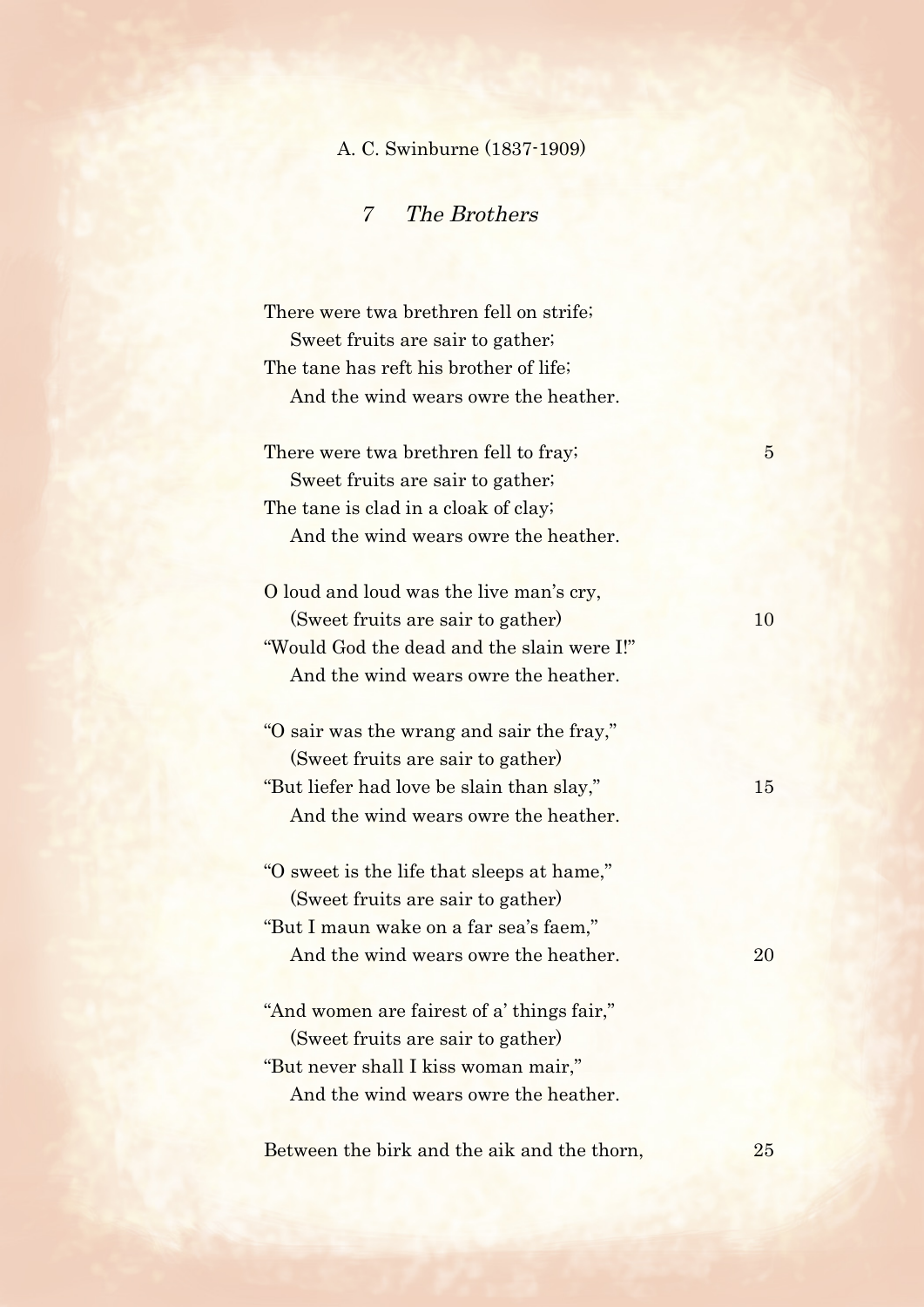| (Sweet fruits are sair to gather)                 |  |
|---------------------------------------------------|--|
| He's laid his brother to lie forlorn:             |  |
| And the wind wears owre the heather.              |  |
| Between the bent and the burn and the broom,      |  |
| (Sweet fruits are sair to gather)                 |  |
| He's laid him to sleep till dawn of doom:         |  |
| And the wind wears owre the heather.              |  |
| He's tane him owre the waters wide,               |  |
| (Sweet fruits are sair to gather)                 |  |
| Afar to fleet and afar to bide:                   |  |
| And the wind wears owre the heather.              |  |
| His hair was yellow, his cheek was red,           |  |
| (Sweet fruits are sair to gather)                 |  |
| When he set his face to the wind and fled:        |  |
| And the wind wears owre the heather.              |  |
| His banes were stark and his een were bright,     |  |
| (Sweet fruits are sair to gather)                 |  |
| When he set his face to the sea by night:         |  |
| And the wind wears owre the heather.              |  |
| His cheek was wan and his hair was grey,          |  |
| (Sweet fruits are sair to gather)                 |  |
| When he came back hame frae the wide world's way: |  |
| And the wind wears owre the heather.              |  |
| His banes were weary, his een were dim,           |  |
| (Sweet fruits are sair to gather)                 |  |
| And nae man lived and had mind of him:            |  |
| And the wind wears owre the heather.              |  |
| "O whatten a wreck wad they seek on land,"        |  |
| (Sweet fruits are sair to gather)                 |  |
| "That they houk the turf to the seaward hand?"    |  |